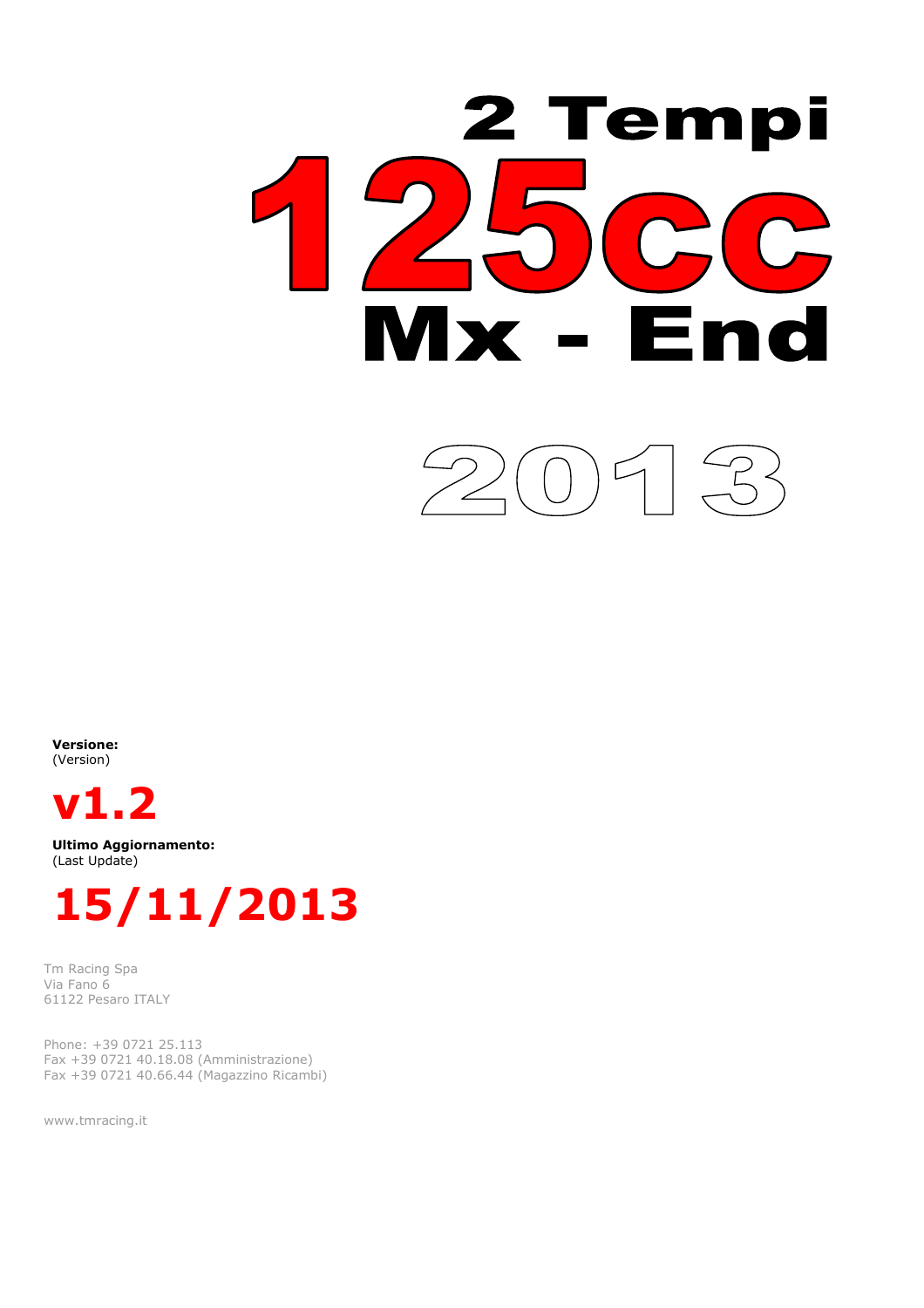## Tav. 01 – CILINDRO 125cc MX-END



| Pos            | Codice   | Q.tà<br>2013<br>Note     |               | <b>Descrizione (ITA)</b>          | <b>Description (ENG)</b> |
|----------------|----------|--------------------------|---------------|-----------------------------------|--------------------------|
| $\mathbf{1}$   | 01073    | $\mathbf{1}$             |               | CILINDRO 125cc ENDURO, NUDO       | Cylinder, END            |
|                | 01077    |                          |               | CILINDRO 125cc ENDURO, COMPLETO   | Cylinder, END, Assy      |
|                | 01071    | $\mathbf{1}$             |               | CILINDRO 125cc CROSS, NUDO        | Cylinder, MX             |
|                | 01075    | $\overline{\phantom{a}}$ |               | CILINDRO 125cc CROSS, COMPLETO    | Cylinder, MX, Assy       |
| $\overline{2}$ | 49358    | 6                        |               | VITE TE F/R 6 x 30                | Screw                    |
| 3              | 02026    | $1\,$                    | <b>MX/END</b> | <b>TESTA</b>                      | Head, END                |
| $\overline{4}$ | 12003    | $\mathbf{1}$             |               | O-RING PICCOLO                    | O-Ring, small            |
| 5              | 12021    | $\mathbf{1}$             |               | O-RING GRANDE                     | O-Ring, big              |
| 6              | 49640    | $\overline{4}$           |               | DADO M 8 FLANGIATO CHIAVE 12      | Nut, flange              |
| $\overline{7}$ | 05530    | $\overline{\phantom{a}}$ |               | GUARNIZIONE BASE CILINDRO 0,10 mm | Gasket, Cylinder 0,10    |
|                | 05531    | $\overline{\phantom{a}}$ |               | GUARNIZIONE BASE CILINDRO 0,15 mm | Gasket, Cylinder 0,15    |
|                | 05532    | $\overline{\phantom{a}}$ |               | GUARNIZIONE BASE CILINDRO 0,20 mm | Gasket, Cylinder 0,20    |
|                | 05533    | $\overline{\phantom{a}}$ |               | GUARNIZIONE BASE CILINDRO 0,30 mm | Gasket, Cylinder 0,30    |
|                | 05534    | $\mathbf{1}$             |               | GUARNIZIONE BASE CILINDRO 0,40 mm | Gasket, Cylinder 0,40    |
|                | 05535    |                          |               | GUARNIZIONE BASE CILINDRO 0,50 mm | Gasket, Cylinder 0,50    |
| 8              | 13081    | $1\,$                    |               | COLLETTORE SCARICO                | Manifold, Exhaust        |
| 9              | 49355    | 3                        |               | VITE TE FE F/R 6 x 16             | Screw                    |
| 10             | 49470    | 3                        |               | VITE TCEI 4 x 12                  | Screw                    |
| 11             | 30216    | $\mathbf{1}$             |               | COPERCHIO LATERALE VALVOLE        | Cover, plastic           |
| 12             | 49676    | $\mathbf{1}$             |               | DADO M 6 FLANGIATO                | Nut, Flange              |
| 13             | 28060    | $\mathbf{1}$             |               | PULEGGIA COMANDO VALVOLE          |                          |
| 14             | 49764    | $\mathbf{1}$             |               | VITE 5 x 15                       | Screw                    |
| 15             | 49701    | $\mathbf{1}$             |               | DADO M 5 FLANGIATO                | Nut                      |
| 16             | 26214    | $1\,$                    |               | FLANGIA PORTA CUSCINETTO          |                          |
| 17             | 49220    | $\mathbf{1}$             |               | SEEGER                            | Circlip                  |
| 18             | 03156    | $\mathbf{1}$             |               | <b>CUSCINETTO 698</b>             | Bearing                  |
| 19             | 26130.12 | $\overline{\phantom{a}}$ |               | SPESSORE 1,2 mm                   | Spacer 1,2 mm            |
|                | 26130.13 | $\overline{\phantom{a}}$ |               | SPESSORE 1,3 mm                   | Spacer 1,3 mm            |
|                | 26130.14 | -                        |               | SPESSORE 1,4 mm                   | Spacer 1,4 mm            |
|                | 26130.15 | $\overline{\phantom{a}}$ |               | SPESSORE 1,5 mm                   | Spacer 1,5 mm            |
|                | 26130.16 | $\overline{\phantom{a}}$ |               | SPESSORE 1,6 mm                   | Spacer 1,6 mm            |
|                | 26130.17 | $\overline{\phantom{a}}$ |               | SPESSORE 1,7 mm                   | Spacer 1,7 mm            |
|                | 26130.18 |                          |               | SPESSORE 1,8 mm                   | Spacer 1,8 mm            |
|                | 26130.19 |                          |               | SPESSORE 1,9 mm                   | Spacer 1,9 mm            |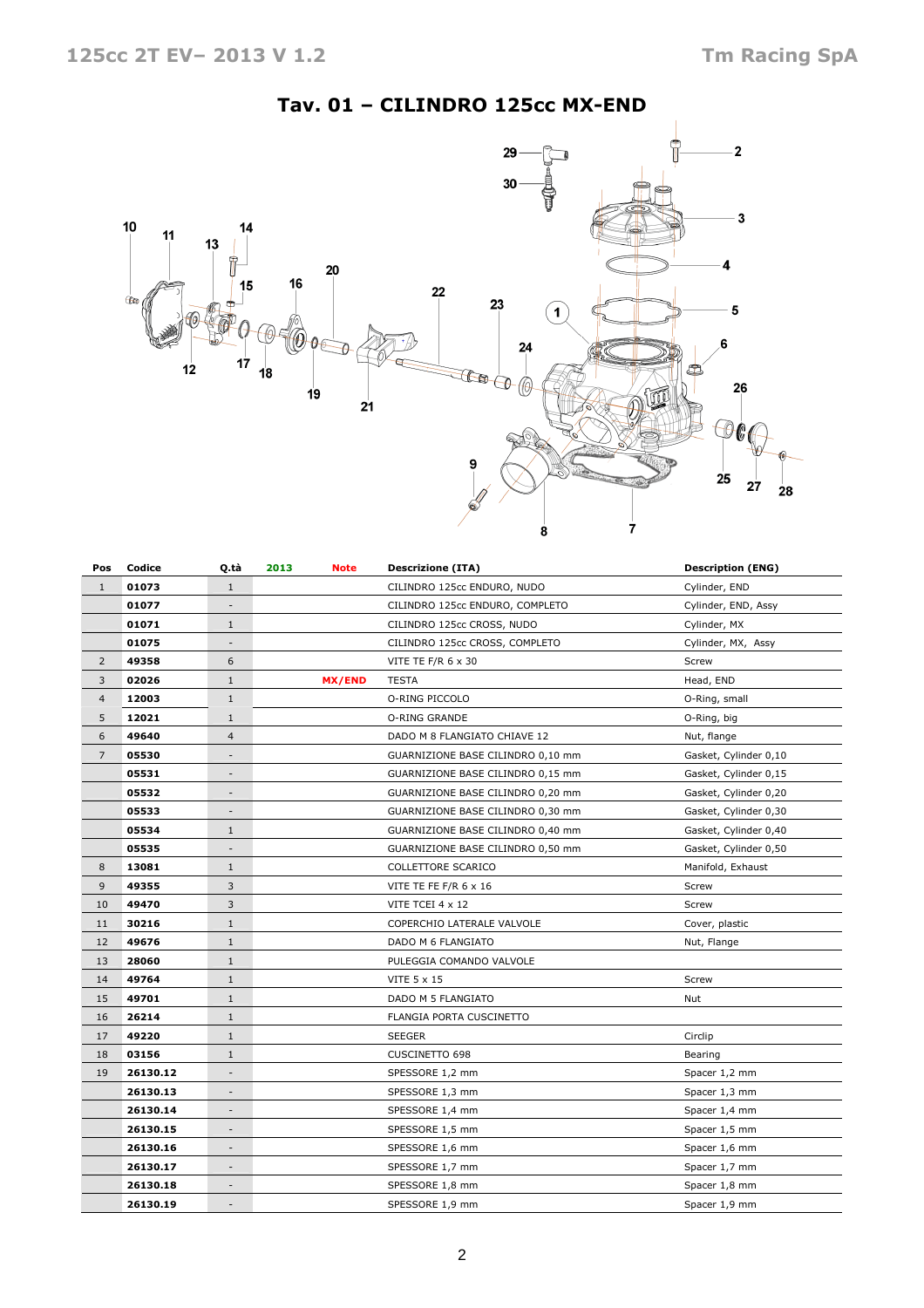| Pos | Codice | Q.tà         | 2013<br><b>Note</b> |                                    | <b>Descrizione (ITA)</b>          | <b>Description (ENG)</b> |
|-----|--------|--------------|---------------------|------------------------------------|-----------------------------------|--------------------------|
| 20  | 26129  | 1            |                     |                                    | BOCCOLA DISTANZIALE 25,5 x 12 x 8 | Bush, spacer             |
| 21  | 22065  | $\mathbf{1}$ |                     |                                    | VALVOLE A GHIGLIOTTINA (DX+SX)    | Valves                   |
| 22  | 28059  | 1            |                     | ALBERO COMANDO VALVOLE             |                                   | Shaft, Power valve       |
| 23  | 19061  | 1            |                     | BOCCOLA IR 8 x 12 x 12,5<br>Bush   |                                   |                          |
| 24  | 04115  | 1            |                     |                                    | PARAOLIO 12 x 18 x 3              | Oil Seal                 |
| 25  | 19060  | $\mathbf{1}$ |                     |                                    | GABBIA A RULLI HK 1212            | Bearing                  |
| 26  | F12308 | 1            |                     |                                    | O-RING, TAPPO                     | O-ring                   |
| 27  | 30217  | 1            |                     |                                    | <b>TAPPO</b>                      | Cap                      |
| 28  | 49399  | <b>T</b>     |                     |                                    | VITE TSEI 5 x 12                  | Screw                    |
| 29  | 21049  | 1            |                     | PIPETTA CANDELA<br>Cap, Spark plug |                                   |                          |
| 30  | 06011  | ш            |                     | CANDELA NGK BR 9 EG                |                                   | Spark plug               |

# Tav. 02 – MOTORINO VALVOLA 125cc MX-END



| Pos            | Codice       | Q.tà           | 2013<br><b>Note</b> | <b>Descrizione (ITA)</b>                    | <b>Description (ENG)</b>                      |
|----------------|--------------|----------------|---------------------|---------------------------------------------|-----------------------------------------------|
| $\mathbf{1}$   | 22500        | $\mathbf{1}$   |                     | <b>SEVOMOTORE</b>                           | Servo Motor                                   |
|                | 22502        | ۰              |                     | SERVOMOTORE CPL<br>$(pos. 1+2+3+4+7+10+11)$ | Servo Motor, Assy<br>$(pos. 1+2+3+4+7+10+11)$ |
| $\overline{2}$ | 68181        | $\mathbf{1}$   |                     | COPERCHIO SCATOLA                           | Cover, plastic                                |
| 3              | 68180        | $\mathbf{1}$   |                     | <b>SCATOLA SERVOMOTORE</b>                  | Box, plastic                                  |
| $\overline{4}$ | 64038        | $\mathbf{1}$   |                     | CAVI COMANDO VALVOLA                        | Cable, power valve control                    |
| 5              | 26128        | $\mathbf{1}$   |                     | STAFFA TESTA/TELAIO                         |                                               |
| 6              | 49871        | 6              |                     | VITE TMT PZ 3 x 16                          | Screw                                         |
| $\overline{7}$ |              |                |                     |                                             |                                               |
| 8              | 49358        | $\overline{2}$ |                     | VITE TE F/R $6 \times 60$                   | Screw                                         |
| 9              | 49604        | $\overline{2}$ |                     | RONDELLA 6 x 18 x 3                         | Washer                                        |
| 10             | 21028        | $\overline{2}$ |                     | <b>GOMMINO</b>                              | Rubber                                        |
| 11             | 26086        | $\overline{2}$ |                     | BOCCOLA 14 x 13.5 F.6                       | Bush                                          |
| 12             | 49676        | $\overline{2}$ |                     | DADO M6 FLANGIATO AUTOBLOCCANTE             | Nut                                           |
| 13             | 15239.125102 | $\mathbf{1}$   | <b>END</b>          | <b>CDI</b>                                  | Cdi END                                       |
|                | 15239.125002 | $\mathbf{1}$   | <b>MX</b>           | CDI                                         | Cdi Mx                                        |
| 14             | 68188        | $\mathbf{1}$   |                     | CABLAGGIO CENTRALINA VALVOLE                | Wiring, CDI                                   |
| 15             | 26219        | $\mathbf{1}$   |                     | PIASTRINO                                   |                                               |
| 16             | F15562       | $\mathbf{1}$   |                     | SUPPORTO CENTRALINA                         | Holder, CDI                                   |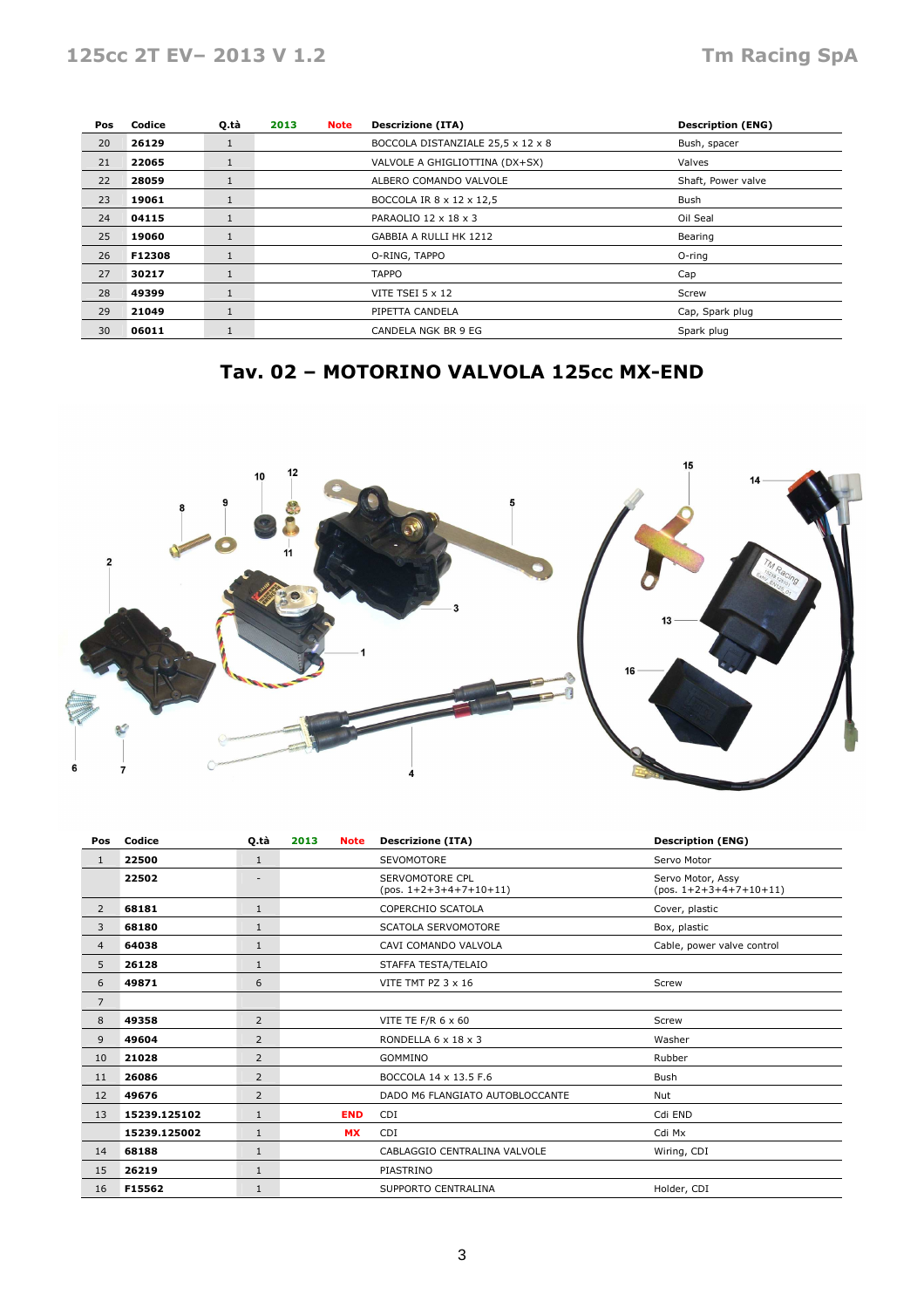

## Tav. 03 – ALBERO MOTORE / PISTONE 125cc MX-END

| Pos.           | Codice   | Q tà                     | 2013 | <b>Note</b>                | <b>Descrizione (ITA)</b>            | <b>Description (ENG)</b>    |
|----------------|----------|--------------------------|------|----------------------------|-------------------------------------|-----------------------------|
| $\mathbf{1}$   | 18235    |                          | '13  | <b>END</b>                 | ALBERO MOTORE CPL* - Biella Ø 24    | Crankshaft Comp.*           |
|                | 18234    |                          | '13  | <b>MX</b>                  | ALBERO MOTORE CPL* - Biella Ø 24    | Crankshaft Comp.*           |
| $\overline{2}$ | 18080    | $\overline{\phantom{a}}$ |      |                            | BIELLA COMPLETA** Ø 24              | Rod Kit **                  |
| 2A             | 18078    | $\mathbf{1}$             |      |                            | <b>BIELLA NUDA</b>                  | Rod                         |
| 3              |          | $\mathbf{1}$             | '13  | <b>END</b>                 | COPPIA SEMIALBERI END - Biella Ø 24 | Crank (left + right)        |
|                |          | $\mathbf{1}$             | '13  | <b>MX</b>                  | COPPIA SEMIALBERI MX - Biella Ø 24  | Crank (left $+$ right)      |
| $\overline{4}$ | 18248    | 2                        |      |                            | RONDELLA ARGENTATA Ø 24             | Silver Washer               |
| 5              | 18079    | $\mathbf{1}$             |      |                            | ASSE ACCOPPIAMENTO d. 24            | Pin, connecting rod         |
| 6              | 17074    | $\mathbf{1}$             |      |                            | GABBIA ARGENTATA Ø 24               | Silver Bearing              |
| $\overline{7}$ | 49010    | $\mathbf{1}$             |      |                            | CHIAVETTA                           | Woodruff key                |
| 8              | 40303    | $\mathbf{1}$             |      |                            | PIGNONE COPPIA PRIMARIA             | Gear, primary drive         |
| 9              | 49094    | $\mathbf{1}$             |      |                            | DADO M 14 x 1.25                    | Nut                         |
| 10             | 10150.94 | $\overline{\phantom{a}}$ |      |                            | PISTONE 125cc 53.94 CPL***          | Piston 125cc 53.94 Comp.*** |
|                | 10150.95 | $\overline{\phantom{a}}$ |      |                            | PISTONE 125cc 53.95 CPL***          | Piston 125cc 53.95 Comp.*** |
|                | 10150.96 | $\overline{\phantom{a}}$ |      | PISTONE 125cc 53.96 CPL*** |                                     | Piston 125cc 53.96 Comp.*** |
|                | 10150.97 | $\overline{\phantom{a}}$ |      |                            | PISTONE 125cc 53.97 CPL***          | Piston 125cc 53.97 Comp.*** |
|                | 10150.98 | $\overline{\phantom{a}}$ |      |                            | PISTONE 125cc 53.98 CPL***          | Piston 125cc 53.98 Comp.*** |
| 11             | 11056    | $\mathbf{1}$             |      |                            | SEGMENTO 125cc                      | Ring 125cc, piston          |
| 12             | 09008    | $\mathbf{1}$             |      |                            | <b>SPINOTTO</b>                     | Pin                         |
| 13             | 09004.1  | $\overline{2}$           |      |                            | ANELLINI FERMA SPINOTTO             | Clip, piston pin            |
| 14             | 19034    | $\mathbf{1}$             |      |                            | <b>GABBIA SPINOTTO</b>              | Top end bearing             |
| 15             | 49657    | $\mathbf{1}$             |      |                            | <b>DADO ACCENSIONE</b>              | Flange Nut                  |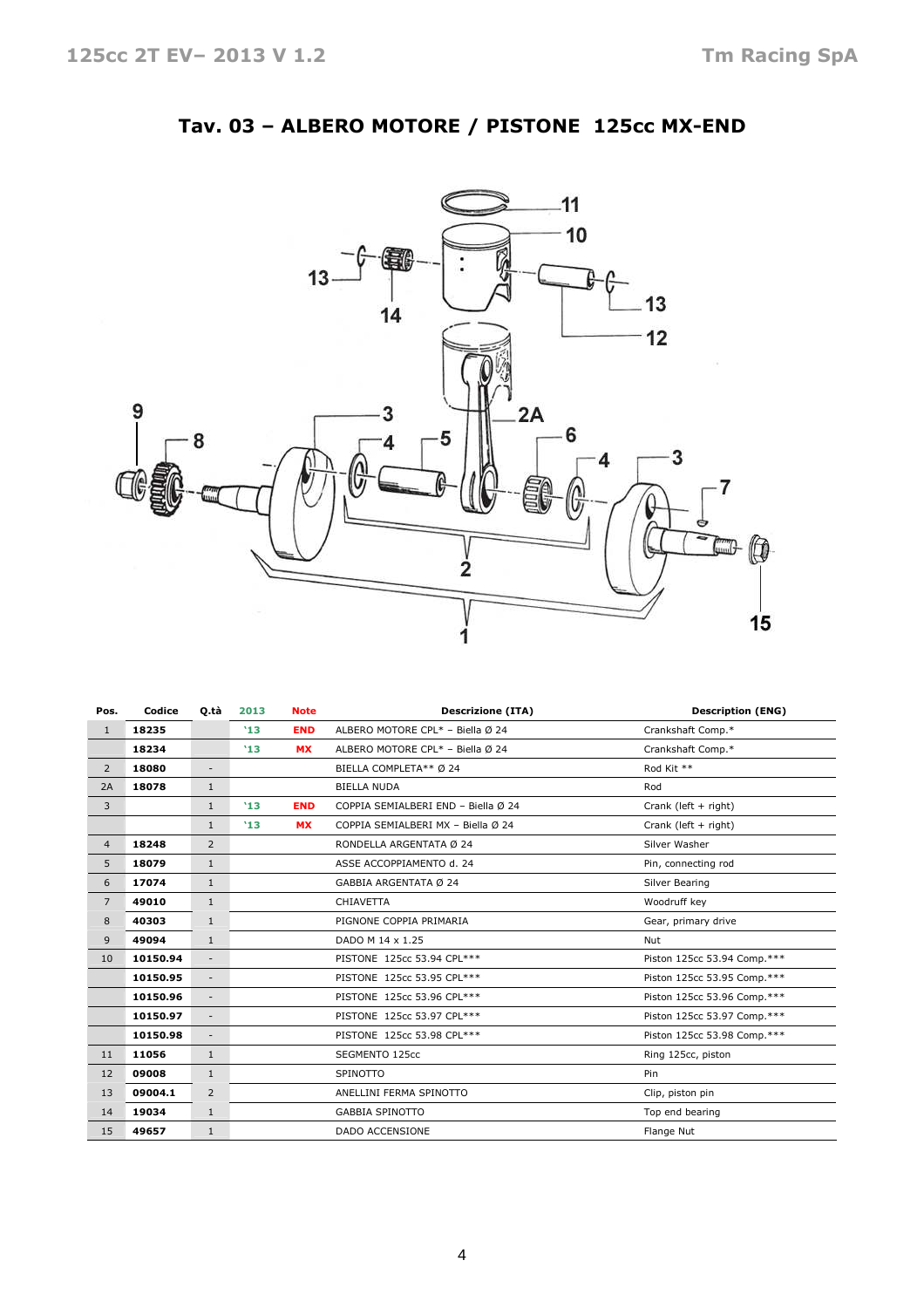#### Tav. 04 – ACCENSIONE 125cc MX-END







| Pos.           | Codice       | Q.tà           | 2013<br><b>Note</b> | <b>Descrizione (ITA)</b>           | <b>Description (ENG)</b> |
|----------------|--------------|----------------|---------------------|------------------------------------|--------------------------|
| $\mathbf{1}$   | 15230        | $\mathbf{1}$   |                     | <b>GENERATORE KOKUSAN</b>          | Generator kokusan        |
| $\overline{2}$ | 49603        | $\overline{2}$ |                     | RONDELLA 6 X 12                    | Washer                   |
| 3              | 49484        | $\overline{2}$ |                     | VITE TCEI 6 X 20                   | Screw                    |
| $\overline{4}$ | 49657        | $\mathbf{1}$   | <b>MX</b>           | <b>DADO ACCENSIONE</b>             | Flange Nut               |
| 5              | 05516        | $\mathbf{1}$   |                     | GUARNIZIONE COP. ACCENSIONE        | Gasket, ignition cover   |
| 6              | 30211        | $\mathbf{1}$   | <b>MX</b>           | COPERCHIO ACCENSIONE               | Cover, ignition          |
| $\overline{7}$ | 49477        | $\overline{4}$ |                     | VITE TCEI 5 X 25                   | Screw                    |
| 8              | 15103        | $\mathbf{1}$   | <b>END</b>          | ROTORE DUCATI                      | Rotor, Ducati            |
| 9              | 15102        | $\mathbf{1}$   | <b>END</b>          | STATORE DUCATI                     | Stator, Ducati           |
| 10             | 15100        |                | <b>END</b>          | ALTERNATORE DUCATI (15102 + 15103) | A.C. Generator           |
| 11             | 15109        | $\mathbf{1}$   | <b>END</b>          | REGOLATORE DUCATI                  | Regulator, Ducati        |
| 12             | 49618        | $\mathbf{1}$   | <b>END</b>          | RONDELLA ACCIAIO 18                | Washer                   |
| 13             | 49061        | $\mathbf{1}$   | <b>END</b>          | <b>DADO ACCENSIONE</b>             | But                      |
| 14             | 49470        | $\overline{2}$ | <b>END</b>          | VITE TCEI 4 x 12                   | Screw                    |
| 15             | 21007        | $\mathbf{1}$   | <b>END</b>          | <b>GOMMINO PASSACAVO</b>           | Rubber                   |
| 16             | 30210        | $\mathbf{1}$   | <b>END</b>          | COPERCHIO ACCENSIONE               | Cover, ignition          |
| 17             | 15209.125101 | $\mathbf{1}$   | <b>END</b>          | CDI END IG EN125 01                | Cdi End                  |
|                | 15209.125003 | $\mathbf{1}$   | <b>MX</b>           | CDI MX IG_MX125_01                 | Cdi Mx                   |
| 18             | F15562       | $\mathbf{1}$   |                     | SUPPORTO GOMMA CDI                 | Holder, CDI              |
| 19             | F26537       | $\mathbf{1}$   |                     | PIASTRINO                          | Plate, CDI holder        |
| 20             | 49377        | $\overline{2}$ |                     | <b>VITE TB 5 x 16</b>              | Screw                    |
| 21             | 49602        | $\overline{4}$ |                     | RONDELLA 5 x 15                    | Washer                   |
| 22             | 49633        | $\overline{2}$ |                     | DADO M5 AUTOBLOCCANTE              | But                      |
| 25             | 15107        | $\mathbf{1}$   |                     | <b>REGOLATORE</b>                  | Regulator                |
| 26             | 68136        | $\mathbf{1}$   |                     | CABLAGGIO                          | Wiring                   |
| 27             | 15206        | $\mathbf{1}$   |                     | <b>BOBINA</b>                      | Coil, Kokusan            |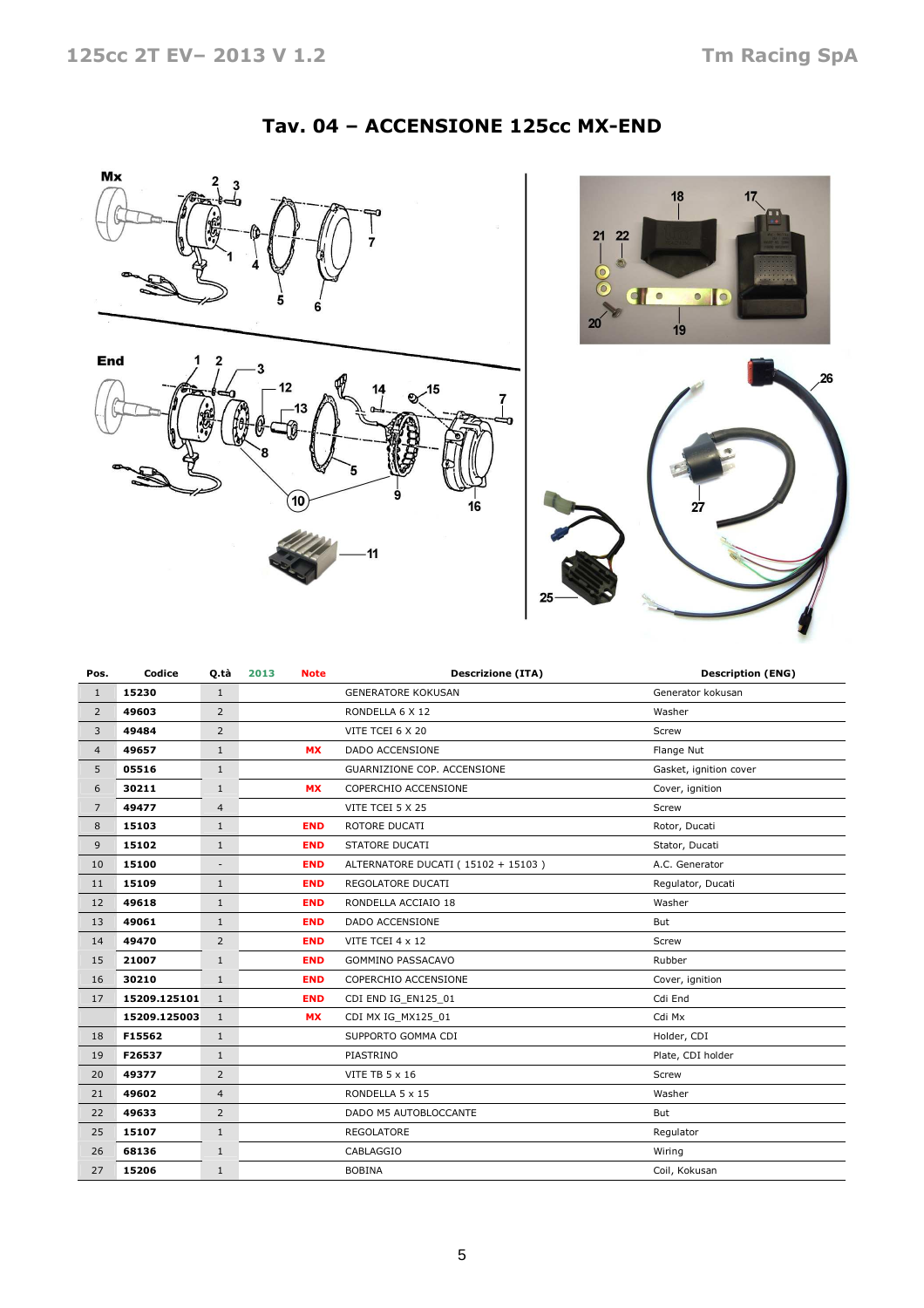## Tav. 05 – BASAMENTO



| Pos.           | Codice | Q.tà                     | 2013<br><b>Note</b> |  | <b>Descrizione (ITA)</b>            | <b>Description (ENG)</b> |
|----------------|--------|--------------------------|---------------------|--|-------------------------------------|--------------------------|
| $\mathbf{1}$   | 30176  | $1\,$                    | '13                 |  | BASAMENTO MOTORE 125                | Crankcase                |
| $\overline{2}$ | 04000  | $\mathbf{1}$             |                     |  | PARAOLIO 20 X 35 X 7                | Oil seal                 |
| 3              | 03255  | $1\,$                    | '13                 |  | CUSCINETTO 6305                     | Bearing                  |
| $\overline{4}$ | 03026  | $\mathbf{1}$             | '13                 |  | <b>CUSCINETTO NJ206</b>             | Bearing                  |
| 5              | 04016  | $\mathbf{1}$             |                     |  | PARAOLIO 20 X 40 X 9                | Oil seal                 |
| 6              | 03001  | $\mathbf{1}$             |                     |  | CUSCINETTO 6204 C4                  | Bearing                  |
| $\overline{7}$ | 19041  | $\mathbf{1}$             |                     |  | GABBIA A RULLI DHK 35/12            | Needle cage              |
| 8              | 03011  | $1\,$                    |                     |  | CUSCINETTO A.P. 6204 Z C3           | Bearing                  |
| 9              | 03009  | $\overline{2}$           |                     |  | CUSCINETTO 6202 Z C3                | Bearing                  |
| 10             | 03012  | 1                        |                     |  | CUSCINETTO DESMODROMICO 6001 2RS    | Bearing                  |
| 11             | 04003  | $\mathbf{1}$             |                     |  | PARAOLIO PIGNONE 26 X 37 X 7        | Oil seal                 |
| 12             | 03010  | $1\,$                    |                     |  | CUSCINETTO 6204 C3                  | Bearing                  |
| 13             | 26043  | $\mathbf{1}$             |                     |  | GRANO CARTER 14 X 14                | Dowel                    |
| 14             | 49027  | $\overline{2}$           |                     |  | PRIGIONIERO 8 X 58                  | Stud                     |
| 14A            | 49020  | $\overline{2}$           |                     |  | PRIGIONIERO 8 X 48                  | Stud                     |
| 15             | 49640  | $\overline{4}$           |                     |  | DADO M 8 FLANGIATO CHIAVE 12        | Nut, flange              |
| 16             | 49103  | $\mathbf{1}$             |                     |  | RONDELLA TAPPO                      | Washer                   |
| 17             | 49301  | $\mathbf{1}$             |                     |  | TAPPO OLIO CON CALAMITA             | Oil plug with magnet     |
| 18             | 26044  | 3                        |                     |  | GRANO CENTRAGGIO 10 X 13.6          | Dowel                    |
| 19             | 26023  | $\mathbf{1}$             |                     |  | PIASTRINO CONVOGLIATORE OLIO        | Plate, oil conveyor      |
| 20             | 49440  | $\overline{2}$           |                     |  | <b>VITE TE 6 X 14</b>               | Screw                    |
| 21             | 26032  | 2                        |                     |  | BOCCOLA Ø 16                        | Collar                   |
| 22             | 13086  | $\mathbf{1}$             | '13                 |  | CONVOLGIATORE PACCO V-FORCE 3       | Manifold                 |
| 23             | 49484  | $\overline{4}$           |                     |  | VITE TCEI 6 X 20                    | Screw                    |
| 24             | 20061  | $1\,$                    |                     |  | PACCO LAMELLARE V-FORCE 3           | Reeds box V-Force 3      |
| 25             | 05277  | $\mathbf{1}$             |                     |  | GUARNIZIONE PACCO LAMELLARE         | Gasket, reeds box        |
| 26             | 20074  | $\overline{\phantom{a}}$ |                     |  | KIT LAMELLE RICAMBIO V-FORCE 3      | Spare reeds, V-Force 3   |
| 27             |        | $1\,$                    |                     |  | <b>SFIATO</b>                       | Breather                 |
| 31             | 51004  | $\overline{2}$           |                     |  | <b>FASCETTA</b>                     | Band                     |
| 32             | 13009  | $\mathbf{1}$             |                     |  | COLLETTORE ASPIRAZIONE              | Intake manifold          |
| 33             | 28009  | $\mathbf{1}$             |                     |  | GIRANTE POMPA ACQUA                 | Impeller                 |
| 34             | 49689  | $1\,$                    |                     |  | RONDELLA 6 X 12 SP. 1.2             | Washer                   |
| 35             | 04017  | $\,1\,$                  |                     |  | PARAOLIO CENTRIFUGA 06 - 8 X 22 X 7 | Oil seal                 |
| 36             | 49215  | $\mathbf{1}$             |                     |  | SEEGER POMPA ACQUA I 22             | Snap Ring                |
| 37             | 03014  | $\mathbf{1}$             |                     |  | CUSCINETTO POMPA SCHERMATO 608 Z C3 | Bearing                  |
| 38             | 28062  | $1\,$                    |                     |  | ALBERINO POMPA CENTRIFUGA           | Shaft, water pump        |
| 39             | 40071  | $\mathbf{1}$             |                     |  | INGRANAGGIO COMANDO POMPA           | Gear                     |
| 40             | 03025  | $\mathbf{1}$             |                     |  | CUSCINETTO 626 C3                   | Bearing                  |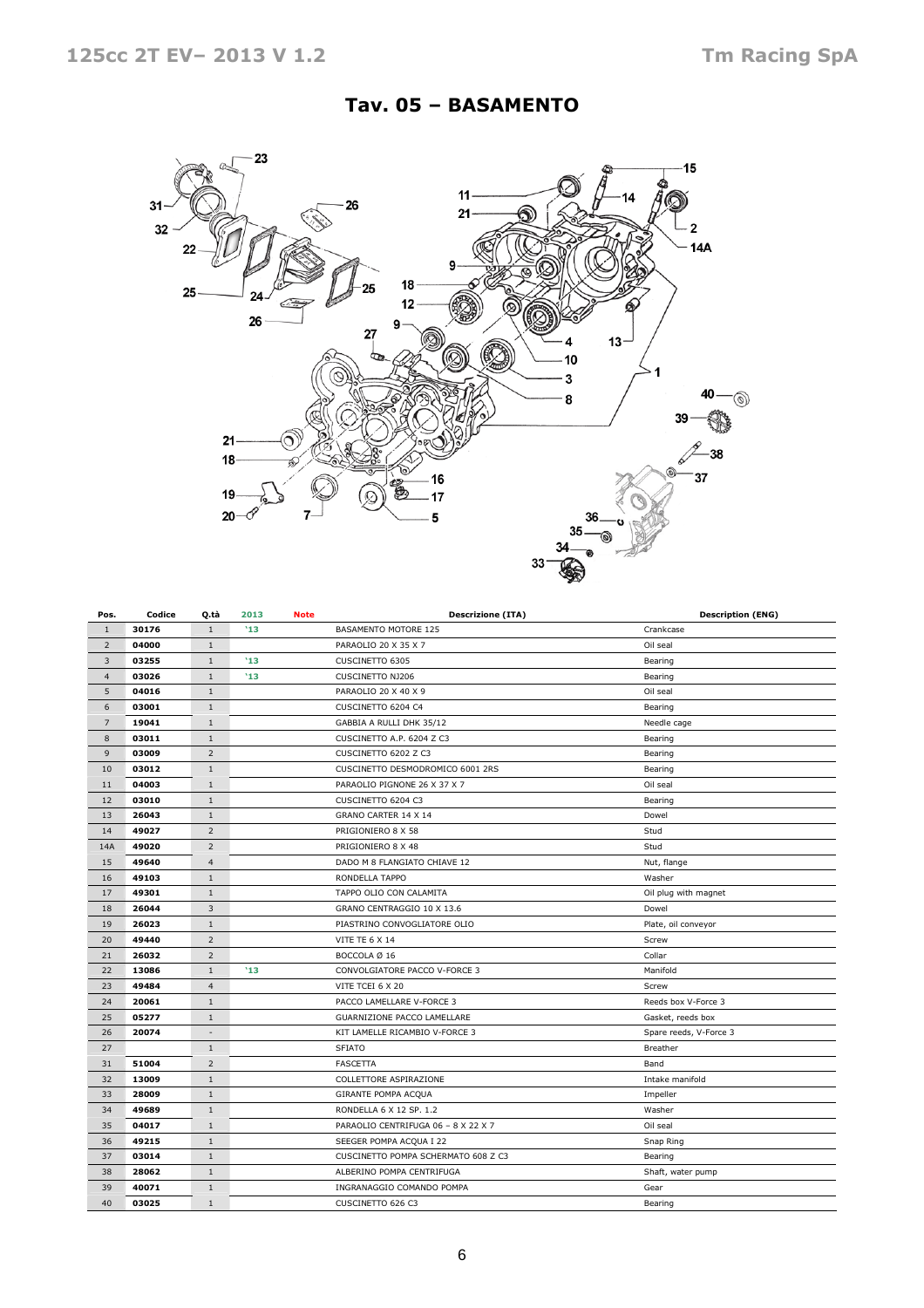## Tav. 06 – FORCHETTE CAMBIO



| Pos.           | Codice   | Q.tà           | 2013 | <b>Note</b> | <b>Descrizione (ITA)</b>        | <b>Description (ENG)</b>   |
|----------------|----------|----------------|------|-------------|---------------------------------|----------------------------|
| $\mathbf{1}$   | 43043    | $1\,$          |      |             | LEVA CAMBIO                     | Gear lever                 |
| $\overline{2}$ | 49212    | $\mathbf{1}$   |      |             | <b>SEEGER</b>                   | Snap ring                  |
| 3              | 49610    | $\overline{2}$ |      |             | RONDELLA ACCIAIO Ø 6            | Washer                     |
| $\overline{4}$ | 49411    | $1\,$          |      |             | VITE TE 6 X 20                  | Screw                      |
| 5              | F33314   | $\overline{2}$ |      |             | FORCHETTA ALBERO SEC. CROMATA   | Fork, countershaft Chromed |
| 6              | 33256    | $1\,$          |      |             | PERNO FORCHETTA A.S.            | Shaft, countershaft fork   |
| $\overline{7}$ | 33004    | $1\,$          |      | 6M          | ALBERO DESMODROMICO INTEGRALE   | Drum                       |
|                | 33005    | $\mathbf{1}$   |      | <b>5M</b>   | ALBERO DESMODROMICO INTEGRALE   | Drum                       |
| 8              | 33016    | $1\,$          |      |             | FORCHETTA ALBERO PRIM. CROMATA  | Fork, mainshaft Chromed    |
| 9              | 33255    | $1\,$          |      |             | PERNO FORCHETTA ALBERO PRIMARIO | Shaft, mainshaft fork      |
| 10             | 49485    | $\mathbf{1}$   |      |             | VITE TCEI 6 X 25                | Screw                      |
| 11             | 16252.12 | $\mathbf{1}$   |      |             | MOLLA BLOCCAMARCE               | Spring                     |
| 12             | 26007    | $1\,$          |      |             | DISTANZIALE MOLLA               | Spacer, spring             |
| 13             | 26063.12 | $1\,$          |      |             | PIASTRINO BLOCCAMARCE           | Stopper comp.              |
| 14             | 49368    | $\mathbf{1}$   |      |             | VITE TE F/R 6 X 10              | Screw                      |
| 16             | 43038    | $1\,$          |      |             | LEVA M/M                        | Kick starter lever         |
| 17             | 26005    | $\mathbf{1}$   |      |             | DISTANZIALE                     | Spacer                     |
| 18             | 16008    | $\mathbf{1}$   |      |             | MOLLA M/M                       | Spring, kick starter       |
| 19             | 48008    | $\,1\,$        |      |             | RONDELLA ALBERO M/M             | Washer                     |
| 20             | 28051    | $1\,$          |      |             | ALBERO M/M                      | Shaft, kick start          |
| 21             | 40350    | $1\,$          |      |             | INGRANAGGIO SCORREVOLE M/M      | Sliding gear, kick starter |
| 22             | 26254    | $1\,$          |      |             | <b>BATTUTA M/M</b>              | Kick starter stopper       |
| 23             | 16006    | $\mathbf{1}$   |      |             | MOLLA                           | Spring                     |
| 24             | 49214    | $1\,$          |      |             | <b>SEEGER</b>                   | Snap ring                  |
| 25             | 49638    | $1\,$          |      |             | DADO M6 ALTO AUTOBLOCCANTE      | Nut                        |
| 26             | 49603    | $\mathbf{1}$   |      |             | RONDELLA 6 X 13                 | Washer                     |
| 27             | 28100    | $\mathbf{1}$   |      |             | ALBERO COMANDO                  | Shaft, gearshift           |
| 28             | 26050    | $1\,$          |      |             | BATTUTA ECCENTRICA              | Pin                        |
| 29             | 16009    | $\mathbf{1}$   |      |             | MOLLA RITORNO LEVA CAMBIO       | Spring, gear lever         |
| 30             | 26006    | $\mathbf{1}$   |      |             | DISTANZIALE MOLLA LEVA CAMBIO   | Spacer, gear lever spring  |
| 31             | 49405    | $\overline{2}$ |      |             | VITE TSEI 6 X 20 UMB.           | Screw                      |
| 32             | 26022    | $1\,$          |      |             | PIASTRINO FINE CORSA            | Plate                      |
| 33             | 26051    | $\mathbf{1}$   |      |             | <b>BATTUTA FISSA</b>            | Pin                        |
| 34             | 49483    | $\overline{2}$ |      |             | VITE TCEI 6 X 16                | Screw                      |
| 35             | 26021    | $1\,$          |      |             | PIASTRINO RIENTRO CRICCHETTI    | Plate, ratchet             |
| 36             | 26060    | $\mathbf{1}$   |      |             | CRICCHETTO CAMBIO SUPERIORE     | Ratchet, upper             |
| 37             | 26061    | $1\,$          |      |             | CRICCHETTO CAMBIO INFERIORE     | Ratchet, lower             |
| 38             | 26062    | $\overline{2}$ |      |             | PUNTALE                         | Plunger                    |
| 39             | 16012    | $\overline{2}$ |      |             | MOLLA PUNTALE                   | Spring                     |
| 40             | 40310    | $\mathbf{1}$   |      |             | INGRANAGGIO PORTACRICCHETTI     | Shifter gear               |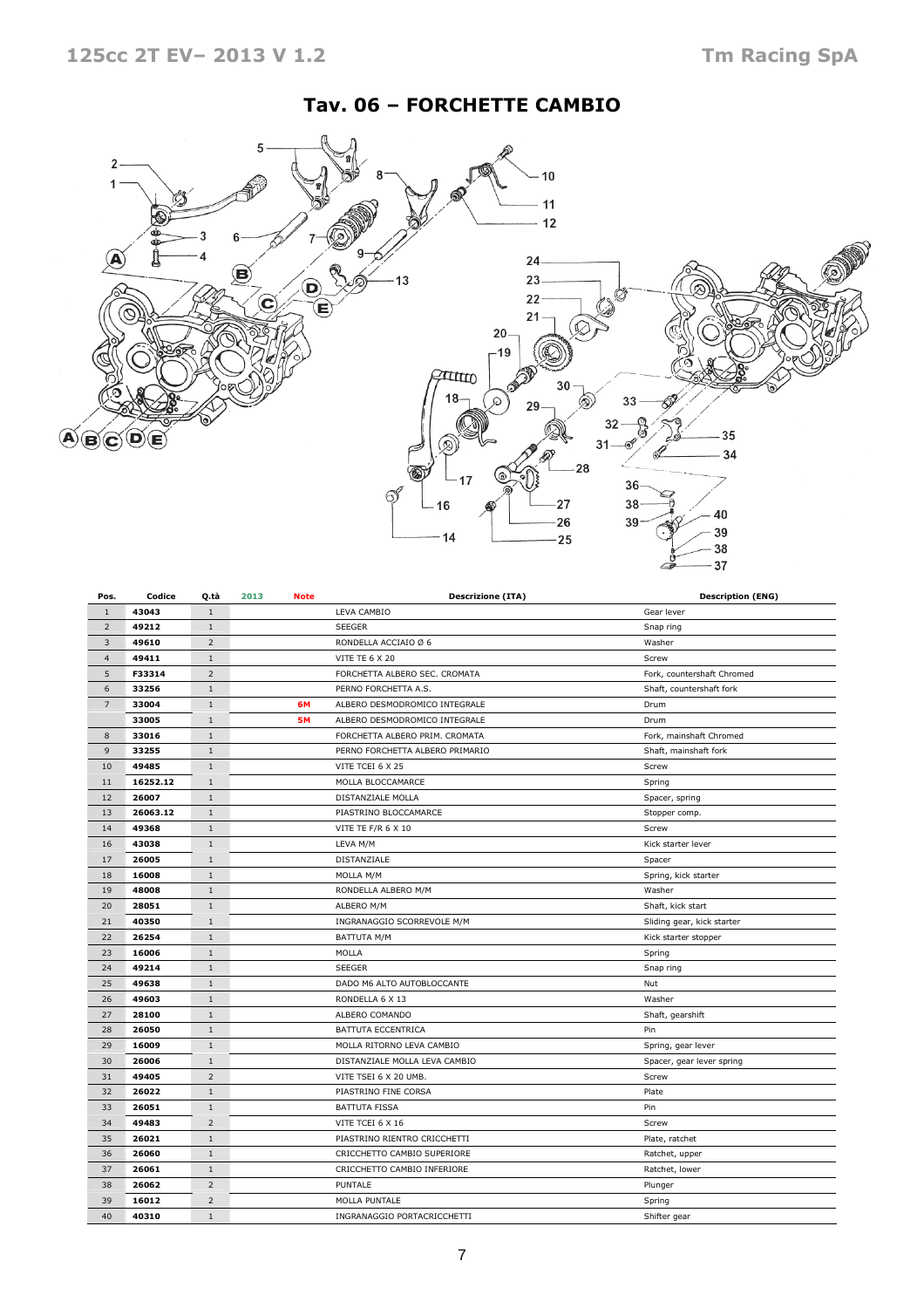# Tav. 07 – FRIZIONE

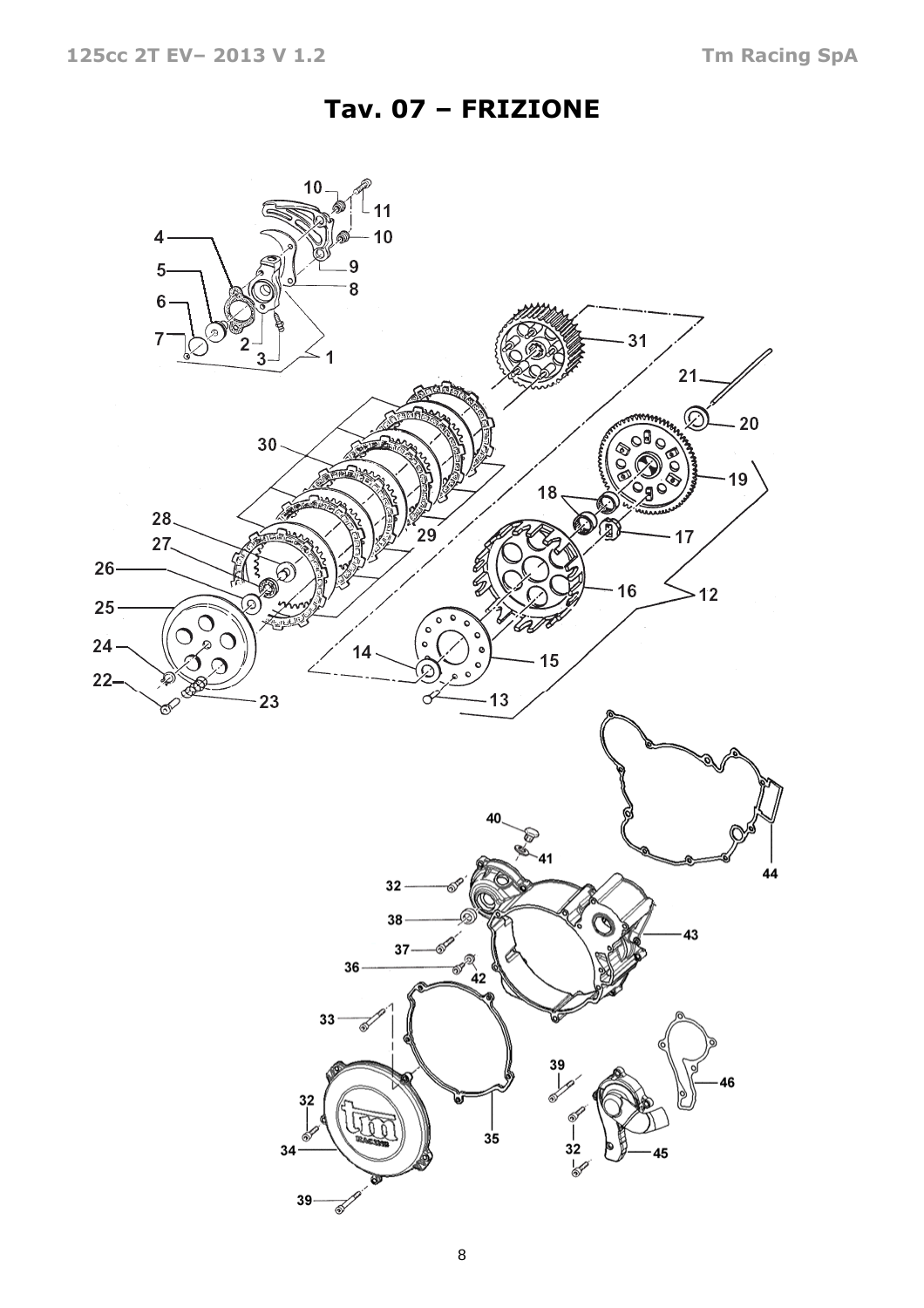## 125cc 2T EV– 2013 V 1.2 Tm Racing SpA

| Pos.           | Codice   | Q.tà                     | 2013<br>Note | <b>Descrizione (ITA)</b>              | <b>Description (ENG)</b>      |
|----------------|----------|--------------------------|--------------|---------------------------------------|-------------------------------|
| $\mathbf{1}$   | 30206    |                          |              | COPERCHIO FRIZ. IDR. CPL*             | Hydraulic clutch pump Assy.   |
| $\overline{2}$ | 30205    | $\mathbf{1}$             |              | COPERCHIO FRIZ. IDR. NUDO             | Cover, Hydraulic clutch       |
| $\mathbf{3}$   | 35264    | $1\,$                    |              | VITE SPURGO                           | Screw                         |
| $\overline{4}$ | 05509    | $\mathbf{1}$             |              | GUARNIZIONE COPERCHIO                 | Gasket                        |
| 5              | 35125    | $\mathbf{1}$             |              | PISTONE POMPA                         | Piston, clutch                |
| 6              | 12258    | $\mathbf{1}$             |              | O-RING PISTONE                        | O-Ring                        |
| $\overline{7}$ | 19052    | $1\,$                    |              | <b>SFERA</b>                          | Ball                          |
| $\bf 8$        | 40022    | $\mathbf{1}$             |              | PROTEZIONE ERGAL                      | Protection, Aluminum          |
| 9              | 40029    | $\mathbf{1}$             |              | PROTEZIONE PLASTICA                   | Protection, Plastic           |
| 10             | 26212    | $\overline{2}$           |              | BOCCOLINA Ø 6                         | Collar                        |
| 11             | 49486    | $\overline{2}$           |              | VITE TCEI 6 X 30                      | Screw                         |
| 12             | 40409    | $\overline{\phantom{m}}$ |              | COPPIA PRIMARIA CPL**                 | Primary gear Assy**           |
| 13             | 49200    | 6                        |              | CHIODO Ø 5                            | Stud                          |
|                |          |                          |              |                                       |                               |
| 14             | 48002    | $1\,$                    |              | SPESSORE 30 X 18 X 3                  | Spacer                        |
| 15             | 35020    | $1\,$                    |              | DISCO BATTUTA GOMMINI                 | Plate                         |
| 16             | 25000    | $\mathbf{1}$             |              | CAMPANA FRIZIONE                      | Clutch Basket                 |
| 17             | 21005    | 6                        |              | GOMMINO PARASTRAPPI                   | Rubber                        |
| 18             | 19013    | 2                        |              | GABBIA A RULLI 20 X 24 X 12           | Needle cage                   |
| 19             | 40402    | $1\,$                    |              | COPPIA PRIMARIA Z 63                  | Primary gear                  |
| 20             | 48003    | $\mathbf{1}$             |              | SPESSORE 30 X 20 X 2                  | Spacer                        |
| 21             | 35043    | $\mathbf{1}$             |              | ASTINA FRIZIONE (200.8mm)             | Clutch rod                    |
| 22             | 49053.01 | 5                        |              | DADO FRIZIONE                         | Nut, clutch spring            |
| 23             | 16020    | 5                        |              | MOLLA FRIZIONE                        | Spring, cluch                 |
| 24             | 49211    | $1\,$                    |              | <b>SEEGER</b>                         | Snap ring                     |
| 25             | 35015    | $\mathbf{1}$             |              | PIATTO SPINGIDISCO                    | Plate, clutch pressure        |
| 26             | 19021    | $\mathbf{1}$             |              | RONDELLA AS 1024                      | Washer                        |
| 27             | 19020    | $1\,$                    |              | GABBIA A RULLI RADIALE AXK 1024       | Needle cage                   |
| 28             | 26001    | $\mathbf{1}$             |              | REGGISPINTA                           | Lifter, clutch                |
| 29             | 35012    | 8                        |              | DISCO FRIZIONE GUARNITO               | Clutch plate                  |
| 30             | 35019    | $\overline{7}$           |              | DISCO FRIZIONE ACCIAIO 1 mm           | Plate, steel                  |
| 31             | 25099    | $1\,$                    |              | TAMBURELLO                            | Clutch center                 |
| 32             | 49476    | 12                       |              | VITE TCEI 5 X 20                      | Screw                         |
| 33             | 49594    | $\mathbf 1$              |              | VITE TCEI 5 X 85                      | Screw                         |
| 34             | 30187    | $\mathbf{1}$             |              | COPERCHIO ESTERNO FRIZIONE            | Clutch Cover, External        |
| 35             | 05526    | $\mathbf{1}$             |              | GUARNIZIONE COPERCHIO ESTERNO         | Gasket, EXTERNAL clutch cover |
| 36             | 49480    | $\mathbf{1}$             |              | VITE TCEI 6 X 10                      | Screw                         |
| 37             | 49477    | $1\,$                    |              | VITE TCEI 5 X 25                      | Screw                         |
| 38             | 04005    | $\mathbf{1}$             |              | PARAOLIO 15 X 24 X 7                  | Oil seal                      |
| 39             | 49595    | 3                        |              | VITE TCEI 5 X 80                      | Screw                         |
| 40             | 49300    | $\mathbf{1}$             |              | TAPPO CARICO OLIO                     | Oil plug                      |
| 41             | 49103    | $\mathbf{1}$             |              | RONDELLA TAPPO                        | Washer                        |
| 42             | 49104    | $\mathbf{1}$             |              | RONDELLA ALLUMINIO                    | Washer                        |
| 43             | 30174    | $\mathbf{1}$             |              | COPERCHIO INTERNO FRIZIONE            | Clutch Cover, Internal        |
| 44             | 05527    | $\mathbf{1}$             |              | GUARNIZIONE COPERCHIO INTERNO         | Gasket, internal clutch cover |
| 46             | 05528    | $1\,$                    |              | GUARNIZIONE POMPA ACQUA               | Gasket, water pump            |
| 45             | 30194.06 | $\mathbf{1}$             |              | COPERCHIO POMPA ACQUA                 | Cover, Water pump             |
|                |          |                          |              |                                       |                               |
|                |          |                          | $\ast$       | Completo di Pos: 2+3+4+5+6+7          |                               |
|                |          |                          | $***$        | Completo di Pos: 13+14+15+16+17+18+19 |                               |
|                |          |                          |              |                                       |                               |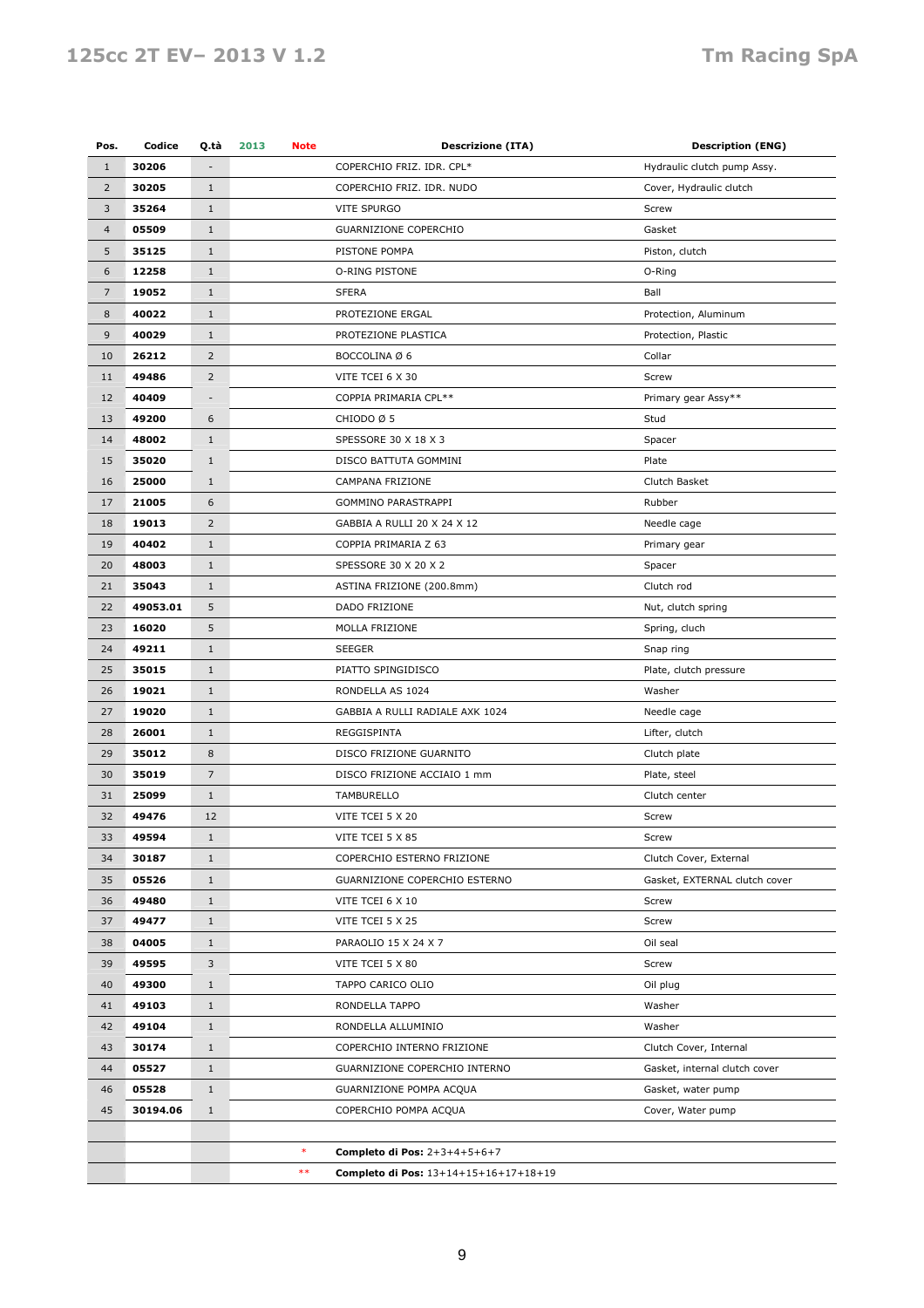# Tav. 08 – CAMBIO



| Cambio CROSS (Gear Box CROSS)<br>5 MARCE - 5 GEARS |                |                             |                |                           |  |  |  |  |  |  |  |
|----------------------------------------------------|----------------|-----------------------------|----------------|---------------------------|--|--|--|--|--|--|--|
|                                                    |                | <b>Primario (Mainshaft)</b> |                | Secondario (Countershaft) |  |  |  |  |  |  |  |
| Marcia (Gear)                                      | Denti (Teeths) | Codice (Code)               | Denti (Teeths) | Codice (Code)             |  |  |  |  |  |  |  |
| 1^                                                 | 14             | 40700                       | 32             | 40707                     |  |  |  |  |  |  |  |
| $2^{\lambda}$                                      | 16             | 40701                       | 29             | 40708                     |  |  |  |  |  |  |  |
| 3^                                                 | 18             | 40702                       | 27             | 40709                     |  |  |  |  |  |  |  |
| 4^                                                 | 20             |                             | 25             | 40710                     |  |  |  |  |  |  |  |
| 5۸                                                 | 22             | 40440                       | 24             | 40510                     |  |  |  |  |  |  |  |
| 6^                                                 | --             | 26113                       |                | 40519                     |  |  |  |  |  |  |  |

| <b>Cambio ENDURO (Gear Box ENDURO)</b><br>6 MARCE - 6 GEARS |                       |                                                          |                |               |  |  |  |  |  |  |  |
|-------------------------------------------------------------|-----------------------|----------------------------------------------------------|----------------|---------------|--|--|--|--|--|--|--|
|                                                             |                       | <b>Primario</b> (Mainshaft)<br>Secondario (Countershaft) |                |               |  |  |  |  |  |  |  |
| Marcia (Gear)                                               | <b>Denti</b> (Teeths) | Codice (Code)                                            | Denti (Teeths) | Codice (Code) |  |  |  |  |  |  |  |
| 1 ^                                                         | 13                    | 40699                                                    | 32             | 40706         |  |  |  |  |  |  |  |
| $2^{\lambda}$                                               | 16                    | 40701                                                    | 29             | 40708         |  |  |  |  |  |  |  |
| $3^{\lambda}$                                               | 18                    | 40702                                                    | 27             | 40709         |  |  |  |  |  |  |  |
| 4^                                                          | 20                    |                                                          | 25             | 40710         |  |  |  |  |  |  |  |
| 5^                                                          | 22                    | 40440                                                    | 24             | 40510         |  |  |  |  |  |  |  |
| 6^                                                          | 27                    | 40452                                                    | 24             | 40522         |  |  |  |  |  |  |  |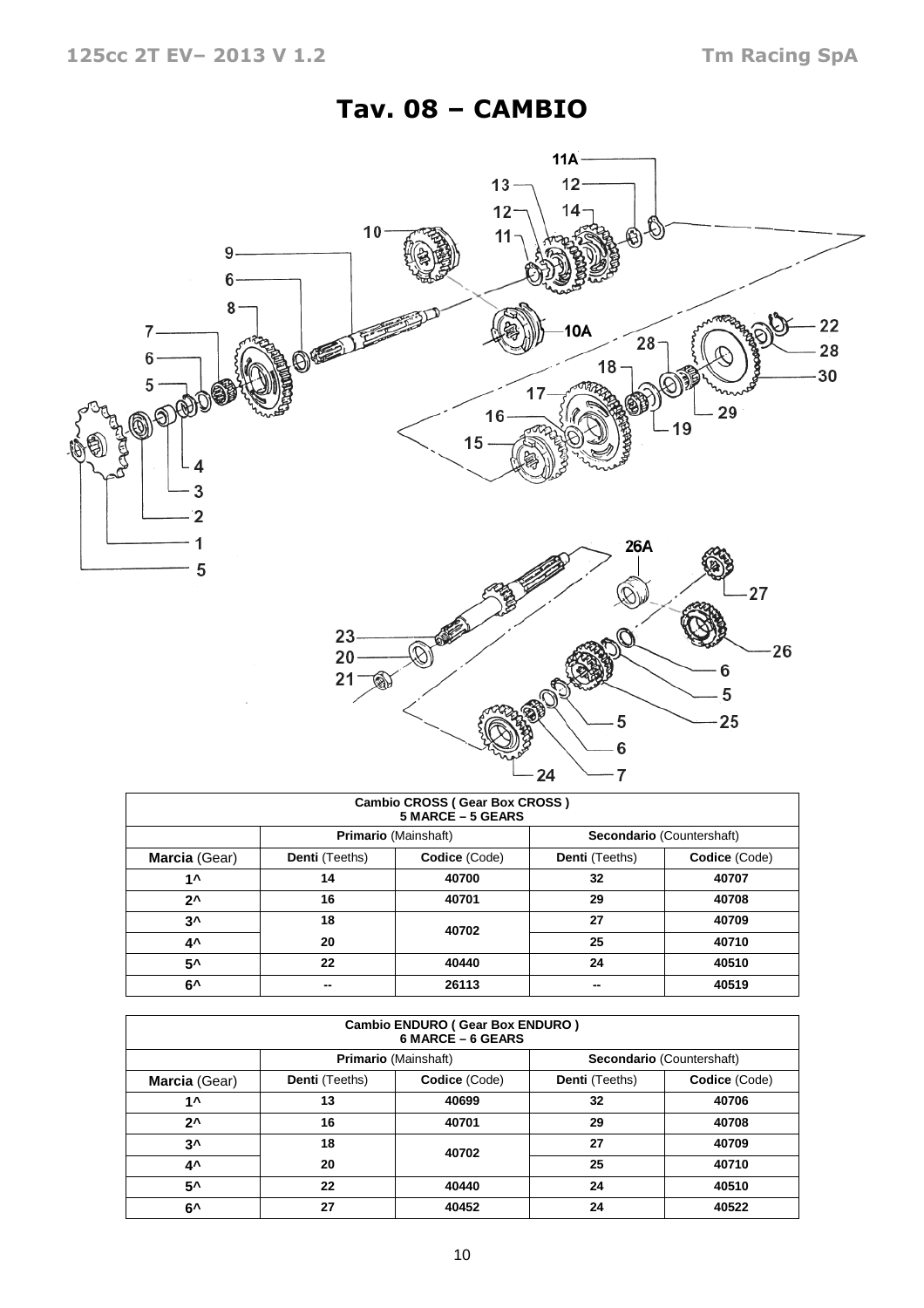## 125cc 2T EV– 2013 V 1.2 Tm Racing SpA

| Pos.           | Codice  | Q.tà                     | 2013<br><b>Note</b> |  | <b>Descrizione (ITA)</b>        | <b>Description (ENG)</b>        |
|----------------|---------|--------------------------|---------------------|--|---------------------------------|---------------------------------|
| $\mathbf{1}$   | 40024   |                          |                     |  | PIGNONE CATENA Z 11             | Sprocket, drive 11T             |
|                | 40025   | $\overline{\phantom{a}}$ |                     |  | PIGNONE CATENA Z 12             | Sprocket, drive 12T             |
|                | 40026   | $\mathbf{1}$             |                     |  | PIGNONE CATENA Z 13             | Sprocket, drive 13T             |
| $\overline{2}$ | 04003   | $\mathbf{1}$             |                     |  | PARAOLIO PIGNONE 26 X 37 X 7    | Oil seal                        |
| 3              | 26002.1 | $\mathbf{1}$             |                     |  | DISTANZIALE PIGNONE             | Collar                          |
| $\overline{4}$ | 12019   | $\mathbf{1}$             |                     |  | O-RING                          | O-ring                          |
| 5              | 49216   | $\overline{4}$           |                     |  | SEEGER Ø 20                     | Snap ring                       |
| 6              | 48013   | $\overline{4}$           |                     |  | RASAMENTO 27 X 20 X 0.7         | Washer                          |
| $\overline{7}$ | 19012   | 2                        |                     |  | GABBIA A RULLI 20 X 24 X 10     | Needle cage                     |
| 8              | 40708   | $\mathbf{1}$             |                     |  | INGRANAGGIO 2^ A.S. Z 29        | Gear, 2nd Countershaft 29T      |
| 9              | 40462   | $\mathbf{1}$             |                     |  | ALBERO SECONDARIO               | Countershaft                    |
| 10             | 40522   | $1\,$                    | 6M                  |  | INGRANAGGIO 6^ A.S. Z 24 ENDURO | Gear, 6th Countershaft 24T      |
| 10A            | 40519   | $\mathbf{1}$             | 5M                  |  | SCORREVOLE 6^ MARCIA CROSS      | Gear, 6th Countershaft          |
| 11             | 49217   | $\overline{2}$           |                     |  | SEEGER Ø 22                     | Snap ring                       |
| 11A            | 49217.1 | $\mathbf{1}$             |                     |  | SEEGER PER INGRANAGGIO 40510    | Snap Ring                       |
| 12             | 48011   | $\overline{2}$           |                     |  | RASAMENTO 27 X 22 X 0.75        | Washer                          |
| 13             | 40710   | $1\,$                    |                     |  | INGRANAGGIO 4^ A.S. Z 25        | Gear, 4th Countershaft 25T      |
| 14             | 40709   | $\,1\,$                  |                     |  | INGRANAGGIO 3^ A.S. Z 27        | Gear, 3rd Countershaft 27T      |
| 15             | 40510   | $1\,$                    |                     |  | INGRANAGGIO 5^ A.S. Z 24        | Gear, 5th Countershaft 24T      |
| 16             | 48012   | $\mathbf{1}$             |                     |  | RASAMENTO 17 x 26 x 0,5         | Washer                          |
| 17             | 40706   | $\mathbf{1}$             | 6M                  |  | INGRANAGGIO 1^ A.S. Z 32 ENDURO | Gear, 1st Countershaft 32T      |
|                | 40707   | $\mathbf{1}$             | <b>5M</b>           |  | INGRANAGGIO 1^ A.S. Z 32 CROSS  | Gear, 1st Countershaft 32T      |
| 18             | 19011   | $\mathbf{1}$             |                     |  | GABBIA A RULLI 17 X 21 X 10     | Needle cage                     |
| 19             | 48010   | $1\,$                    |                     |  | RASAMENTO 28 X 15 X 0.5         | Washer                          |
| 20             | 48002   | $\mathbf{1}$             |                     |  | SPESSORE COPPIA 30 X 18 X 3     | Spacer, primari gear            |
| 21             | 49052   | $\mathbf{1}$             |                     |  | DADO TAMBURELLO                 | Nut                             |
| 22             | 49214   | $1\,$                    |                     |  | <b>SEEGER</b>                   | Snap ring                       |
| 23             | 40699   | $\mathbf{1}$             | 6M                  |  | ALBERO PRIMARIO Z 13 ENDURO     | Mainshaft, Enduro 13T           |
|                | 40700   | $\mathbf{1}$             | <b>5M</b>           |  | ALBERO PRIMARIO Z 14 CROSS      | Mainshaft, Cross 14T            |
| 24             | 40440   | $\mathbf{1}$             |                     |  | INGRANAGGIO 5^ A.P. Z 22        | Gear, 5th Mainshaft 22T         |
| 25             | 40702   | $\mathbf{1}$             |                     |  | INGRANAGGIO 3/4 A.P. Z 18/20    | Gear, 3rd/4th Mainshaft 18T/20T |
| 26             | 40452   | $\mathbf{1}$             | <b>5M</b>           |  | INGRANAGGIO 6^ A.P. Z 27 ENDURO | Gear, 6th Mainshaft 27T Enduro  |
| 26A            | 26113   | $\mathbf{1}$             | 6M                  |  | SPESSORE CROSS                  | Spacer, Cross                   |
| 27             | 40701   | $\mathbf{1}$             |                     |  | INGRANAGGIO 2^ A.P. Z 16        | Gear, 2nd Mainshaft 16T         |
| 28             | 48004   | $\mathbf{1}$             |                     |  | SPESSORE INGRANAGGIO M/M        | Spacer, kick starter            |
| 29             | 19010   | $\mathbf{1}$             |                     |  | GABBIA A RULLI 15 X 19 X 10     | Needle cage                     |
| 30             | 40351   | $1\,$                    |                     |  | INGRANAGGIO LIBERO M/M          | Gear, idle                      |